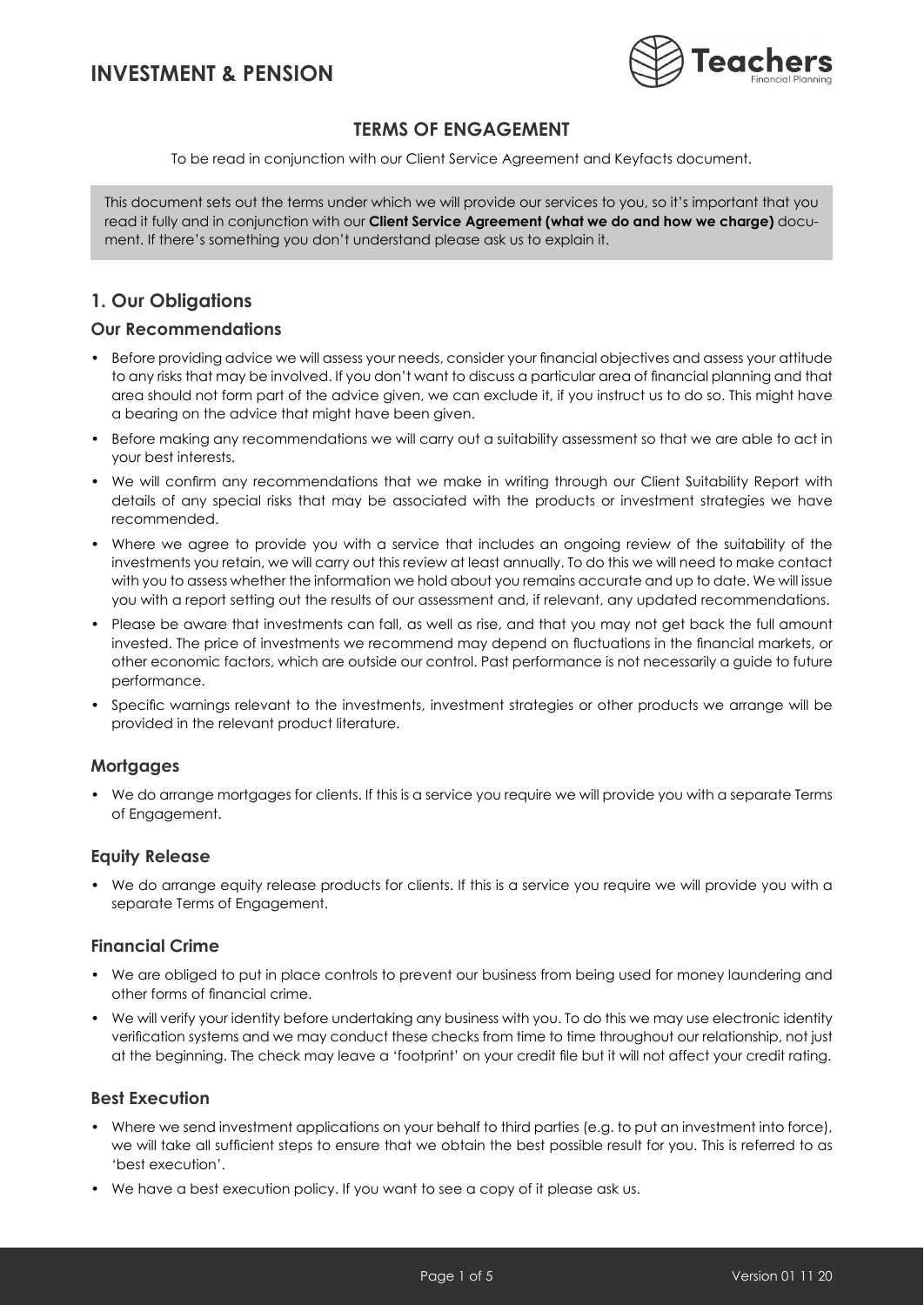

### **Conflicts of Interest**

- Although we will always try to act in your best interests there may be situations where we or one of our other clients has some form of interest in the business being transacted for you. If this happens or we become aware that our interests or those of one of our other clients conflict with your own interests, we will write to you and ask for your consent to proceed before we carry out any business for you. We will also let you know the steps we will take to make sure you are treated fairly.
- We have a conflicts of interest policy. If you want to see a copy of it please ask us.

### **Protecting Personal Information**

• To provide our services properly we will need to collect information on your personal and financial circumstances. We take your privacy seriously and will only use personal information to deliver our services. For further details on how we process personal data, please refer to our Keyfacts document about protecting your personal information.

### **Communicating With You**

- Our normal ways of communicating with you are by telephone, post, e-mail, SMS text message or in person. Our communications will be in English.
- We may ask you to confirm your instructions to us in writing as this helps to avoid any misunderstandings now or in the future.

### **Recording Telephone Calls**

- To ensure we carry out your instructions accurately, to help us to continually improve our service and in the interests of security, we may record and may monitor your telephone communications or conversations with us.
- Copies of our telephone recordings will be available on request, for a period of 5 years after the recording was made.

## **2. Your Obligations**

This section sets out your obligations in agreeing to receive our services.

#### **Providing Information about your Circumstances**

• Our advice will be based on the information that you give so it is important that you provide us with accurate and up to date information when we request details about your circumstances and objectives. This will allow us to provide you with suitable advice. If the information you provide is inaccurate or if you limit the information provided this could affect the suitability of the advice we give.

#### **Payment for Services**

- By signing this agreement you are agreeing to pay the charges for our services as set out in our Client Service Agreement. We have various payment methods and these are covered in the Client Service Agreement. We will tell you if any payments are subject to VAT.
- Our **initial charges** are payable once we have completed our agreed work and must be settled within twenty business days.
- If you are paying our **initial charges** by instalments, which only applies when you have taken out a regular contribution contract, it's important that you make payments as agreed. If you miss a payment, or cancel the contract from where the payments are coming from, we will send a separate invoice for the missed amount.
- In some circumstances (for protection planning business) we may receive a commission payment from a product provider and the commission payment may be offset against the charges you owe us for our services. If the commission payment relates to a regular premium policy and you stop paying those premiums,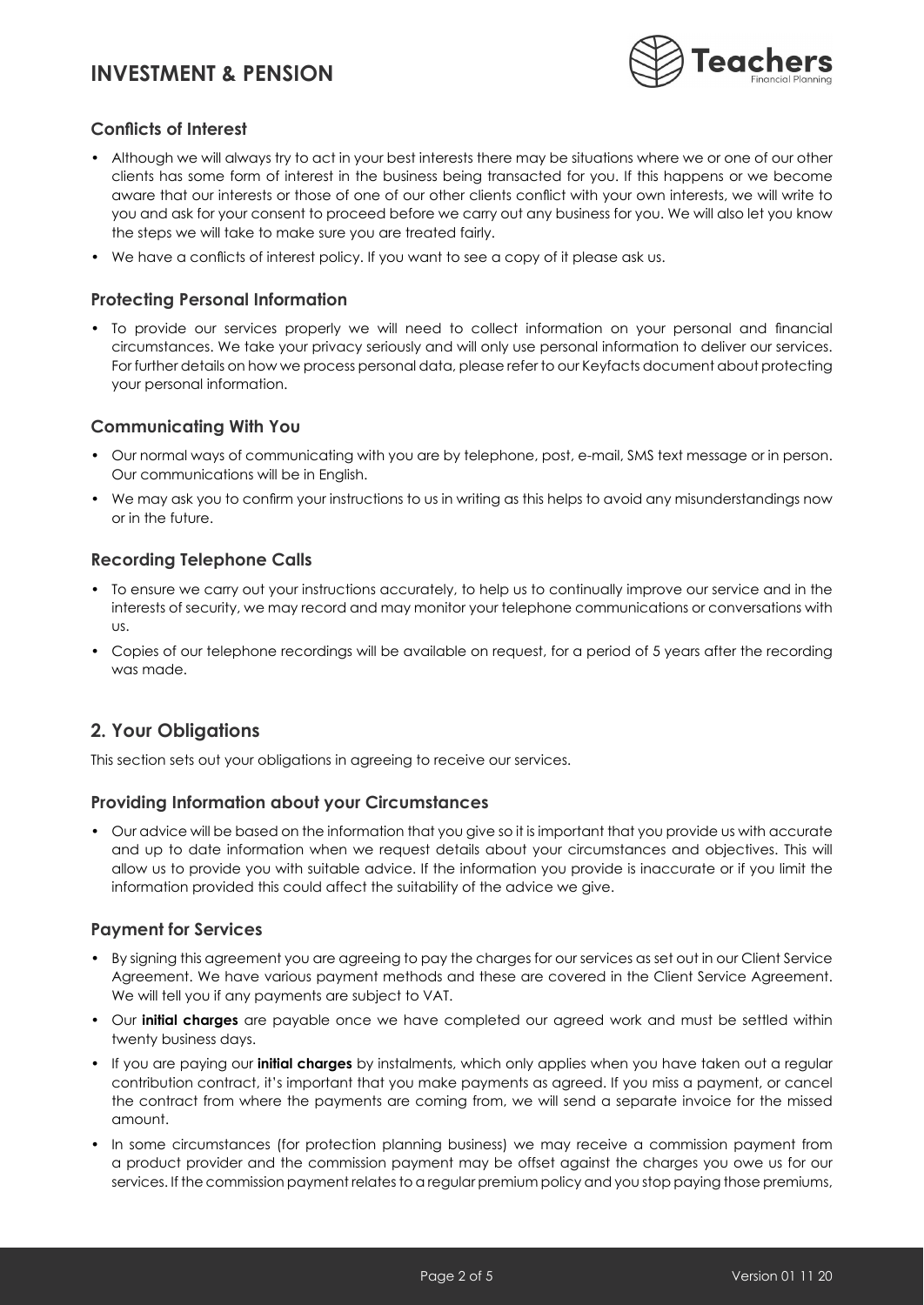

we may be obliged to refund some or all of the commission received back to the product provider. In such cases, we reserve the right to request the full payment of any outstanding balance of charges for our services.

- Any products we have arranged for you will only be kept under review as part of an ongoing service for which you have agreed to pay. Our ongoing services are optional, but if you agree to purchase an ongoing service, the ongoing service will be provided as a follow up to the initial service.
- Our charges for **ongoing** services will start alongside the initial charge and are paid at least monthly if taken as a percentage of funds under management. If paying directly, i.e. by cheque, BACS, Faster Payment Service, our charges are payable within twenty business days of the end of the relevant period.
- **Ongoing** services can be cancelled at any time by informing us in writing (see section 3 Cancellation and amendments) but please note that we do reserve the right to charge you for services we have provided before cancellation.
- Where our charges are based on a percentage of your investments, the amount of our ongoing charges may increase as the size of your fund grows.
- In some circumstances we may receive ongoing payments (commission) from product providers relating to existing investments you hold. Such payments may be taken into account when determining the charges for ongoing services. We will discuss and agree this with you where relevant.

### **Legal and Accounting Advice**

• We are not qualified to provide legal or accounting advice or to prepare any legal or accounting documents. This means that the onus is on you to refer any point of law or accountancy that may arise during the course of discussions with us, to a solicitor or accountant.

## **3. Cancellation And Amendments**

#### **Ending this Agreement**

- We may terminate this agreement at any time by giving you at least twenty business days' written notice.
- You may terminate this agreement at any time, without penalty. Notice of termination must be given in writing and will take effect from the date of receipt.
- Any transactions already initiated will be completed according to this agreement unless otherwise agreed in writing.
- You will be liable to pay for any services we have provided before cancellation and any outstanding fees, if applicable.

### **Amendments**

• From time to time it may be necessary to amend the terms set out in this agreement where it's not necessary to issue a new agreement. Where this occurs, you will be provided with the latest version when your adviser next contacts you.

### **Product Cancellation Rights**

• Full details of any financial products we recommend to you will be provided in the relevant product information you will receive. This will include information about any product cancellation rights along with any other early termination rights and penalties.

## **4. Useful Information About Our Services**

### **Who Authorises us to Advise You?**

Teachers Financial Planning Limited is an appointed representative of LJ Financial Planning Limited, firm reference number 429142, which is authorised and regulated by the Financial Conduct Authority (FCA), 12 Endeavour Square, Stratford, London, E20 1JN. www.fca.org.uk. Our firm reference number is 552276.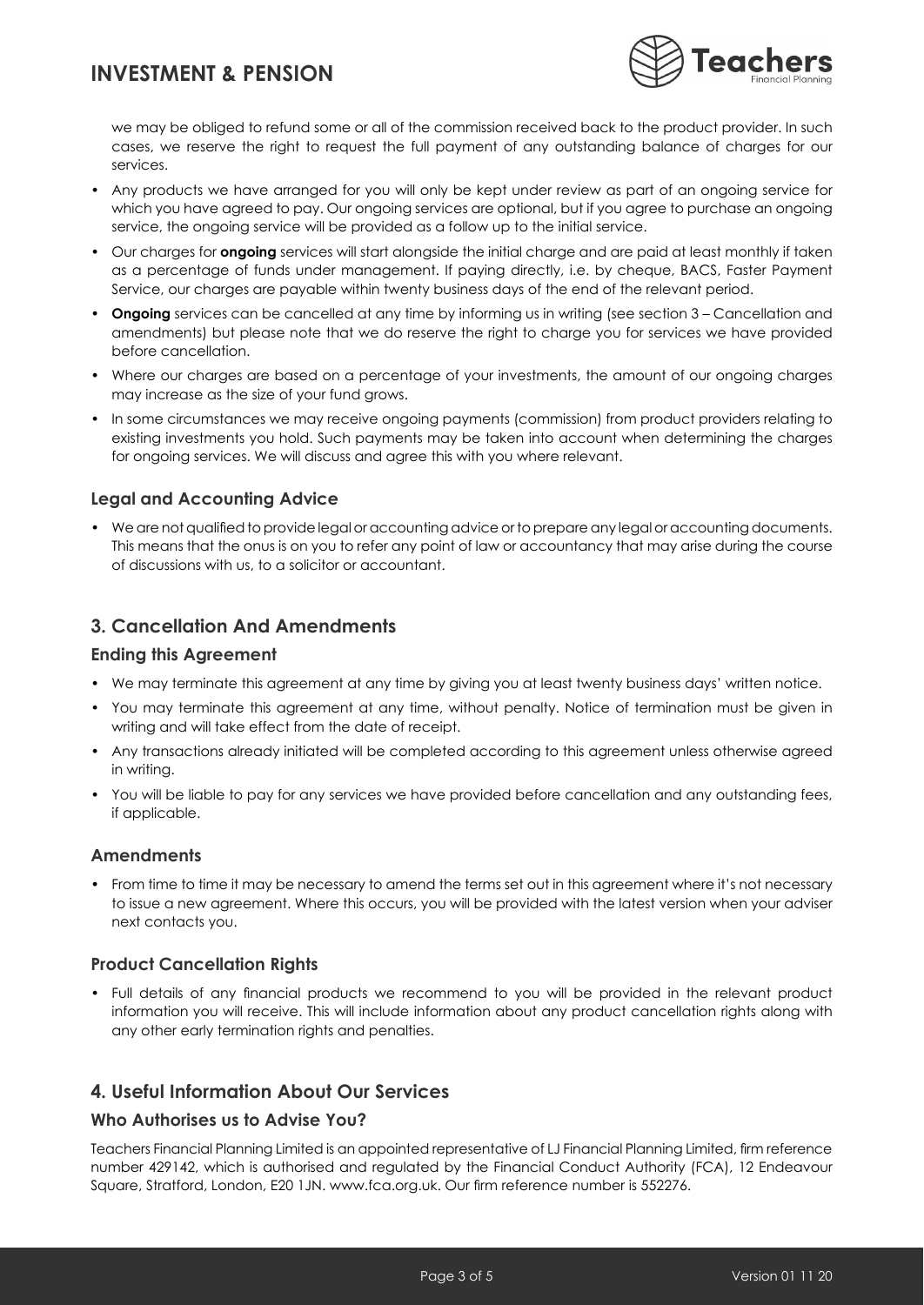

- Our permitted business is advising on and arranging pensions, savings and investment products. For noninvestment insurance contracts and mortgages we will provide you with separate Terms of Engagement and Client Services Agreement documents.
- You can check our details on the Financial Services Register by visiting the FCA's website www.fca.org.uk/ firms/systems-reporting/register or by contacting the FCA on 0800 111 6768.
- Unless we tell you otherwise, we will treat you as a retail client for investment business. This means that you are given the highest level of protection available under the UK's regulatory system.

### **What if Things go Wrong?**

- If you are unhappy with our advice or any aspect of our services, we encourage you to contact us as soon as possible. We will do our best to resolve your concerns.
- **Telephone:** 01925 637891
- **Email:** enquiries@ljfp.co.uk
- **In writing:** Complaints Officer, LJ Financial Planning Ltd, 750 Mandarin Court, Warrington, WA1 1GG
- We have a complaints procedure and we can provide further details on request. If you do have a complaint, and you are not happy with our response, the Financial Ombudsman Service (FOS) may be able to help. The FOS settles disputes between a financial services business and the client. Full details are available at www. financial-ombudsman.org.uk

### **Additional Peace of Mind**

- The Financial Services Compensation Scheme (FSCS) is the UK's statutory compensation fund for customers of authorised financial services firms who are unable to pay claims against them, usually because they have gone out of business.
- You may be able to claim compensation from the FSCS if we can't meet our obligations. The amount of compensation available will depend on the type of business and the circumstances of the claim. We can provide more specific information on request, but as a guide:
- **Investments** eligible claims related to most types of investment business are covered for up to 100% of a claim up to a maximum of £85,000 per eligible person per firm.
- **Insurance** in the majority of cases, eligible claims related to advising and arranging of protection products are covered for 90% of the claim, without any upper limit.
- Further information is available from the FSCS at [www.fscs.org.uk](http://www.fscs.org.uk)

#### **Benefits We May Receive**

- Under the rules of our regulator, the FCA, as a firm providing independent advice we are unable to accept or retain payments or benefits from other firms (e.g. product providers) as this would conflict with our independent status.
- From time to time we may attend training events funded or delivered by product providers, fund managers and investment platforms. These events are designed to enhance our knowledge and enable us to improve the quality of service we provide to our clients. As such this doesn't affect our obligation to act in your best interests. Please ask us if you want further details.

### **Discretionary Fund Manager ("DFM")**

The following specific declaration will only apply if a discretionary fund manager is recommended or introduced to you as part of the financial planning recommendation we make to you for direct investments that involve the DFM providing an Investment Management Agreement ("IMA") and adhering to the scope of the IMA at all times.

• I confirm Teachers Financial Planning Ltd is authorised by me to act as my agent and on my behalf in selecting a discretionary management service. This authority includes acting, generally, in relation to the management of my money and specifically entering into discretionary investment management agreements and giving instructions in connection with investment mandates offered by discretionary managers. I understand that Teachers Financial Planning Ltd will become the client of the Discretionary Fund Manager.